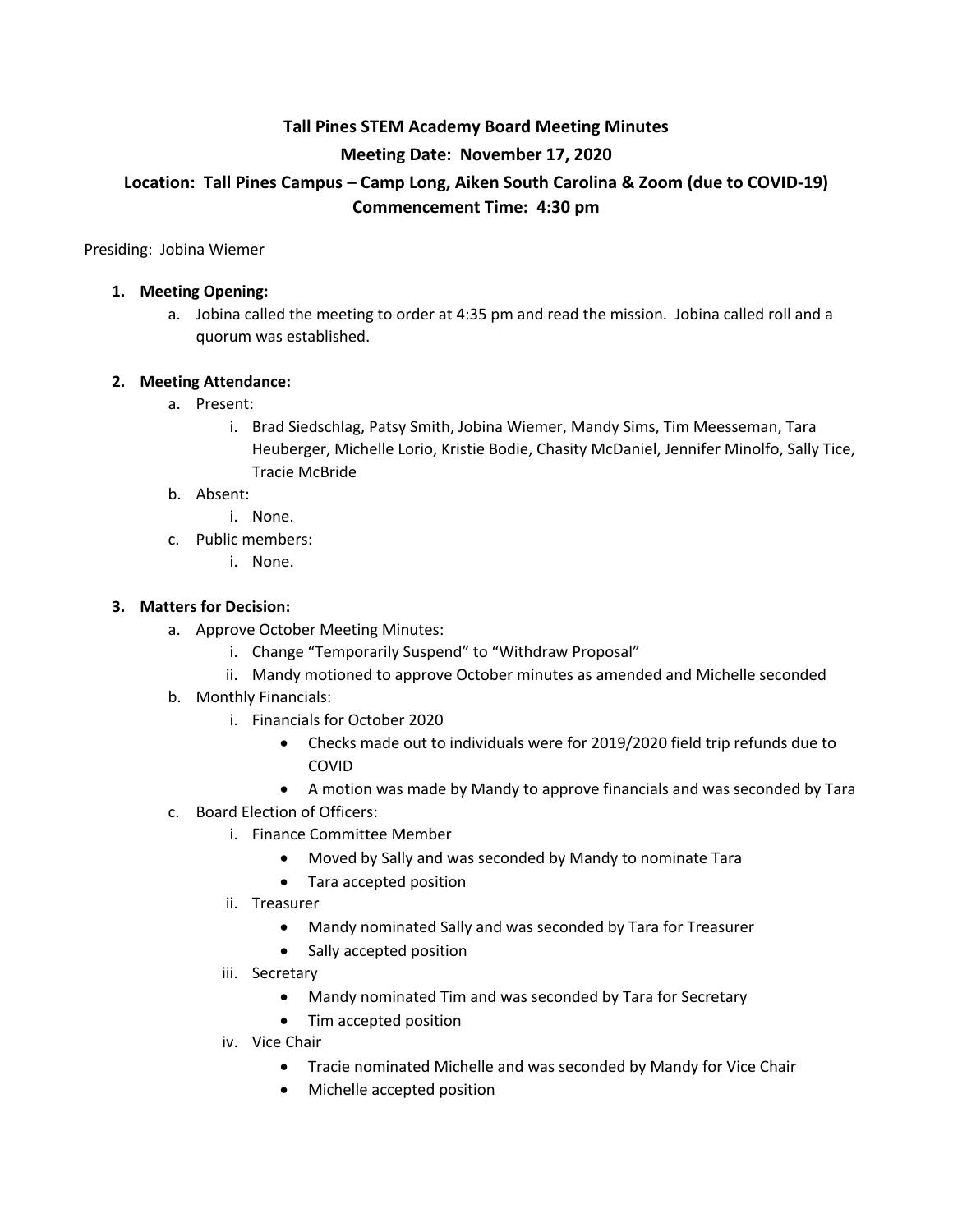- v. Chair
	- Tracie nominated Mandy and was seconded by Tim for Chair
	- Mandy accepted position
- vi. A board vote was taken for each elected officer with unanimous approval.
- d. Board Meeting Dates for Upcoming Year:
	- December 15, 2020
	- January 19, 2021
	- February 16, 2021
	- March 16, 2021
	- April 20, 2021
	- May 18, 2021
	- August 17, 2021
	- September 21, 2021
	- October 19, 2021
	- November 16, 2021
	- i. Mandy motioned to approved proposed dates and Chasity seconded.
- e. Adjourn to Executive Session:
	- i. Nothing to discuss.

### **4. Matters for Discussion**

- a. Finance Committee Updates:
	- i. N/A
- b. Audit Results
	- i. Zero findings at TPSA this year
	- ii. Mandy asked about budget vs actual and their definitions with regards to TPSA
		- Patsy will send the budget and explain next month
- c. New Board Member Training
	- i. New members were informed that training must be done within 12 months of serving on the board
	- ii. Meeting are virtual right now
- d. Fundraising
	- i. Mandy suggested we set aside time each month to discuss fundraising
	- ii. Kristie will head up a subcommittee to reach out to PTA and get started
	- iii. Ideas were discussed regarding what a new gym would look like and cost

## **5. Matters of Noting:**

- a. School/Principal's Update (Brad)
	- i. School has been back for 2 days now
		- Kids played games on their first day to bring the dens together and introduce themselves
		- Team-building activities planned for teachers on November 18<sup>th</sup>
		- Picture day is Thursday the  $19<sup>th</sup>$
		- Raising money for cancer research
		- Thanksgiving break is next week